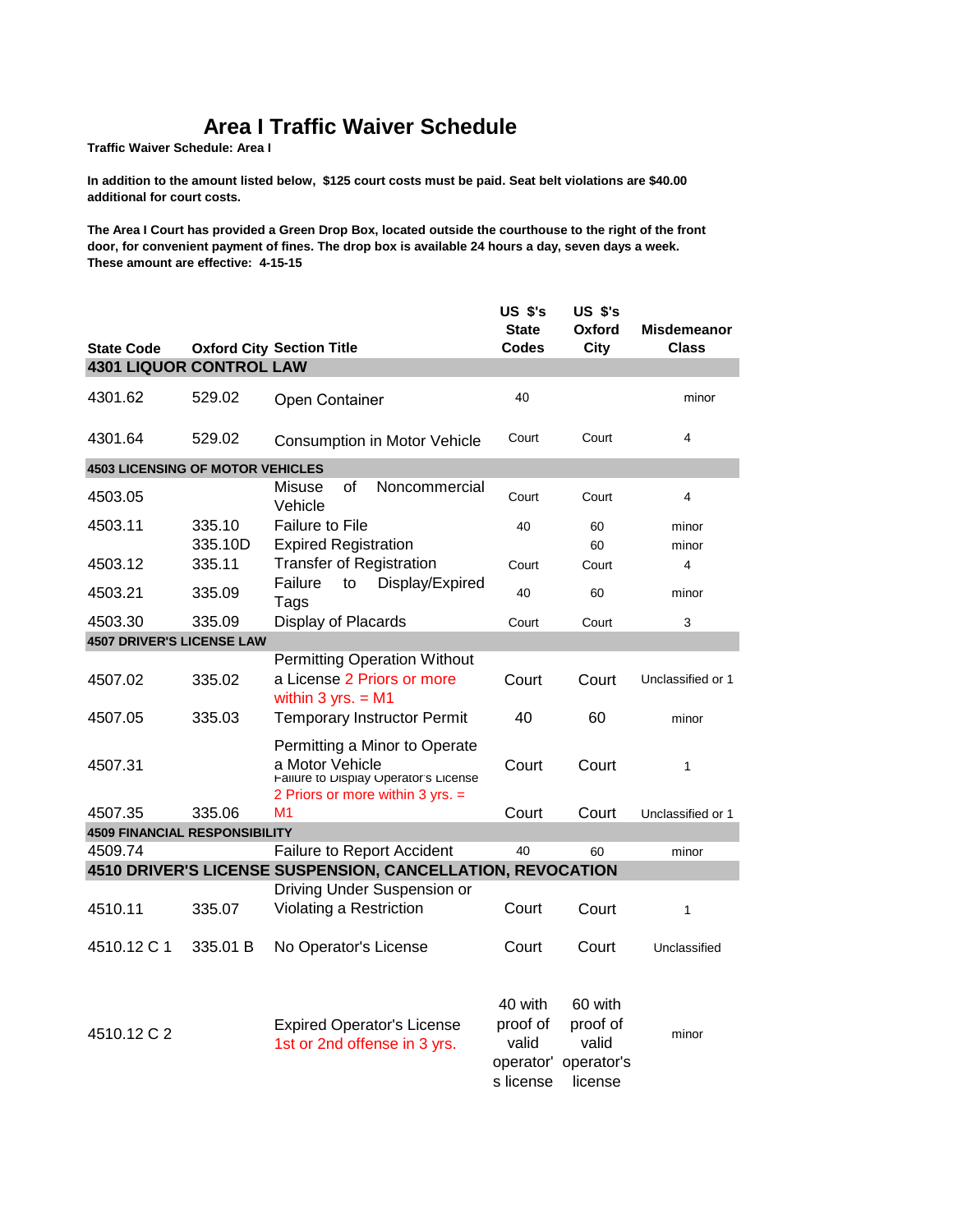| 4510.12 C 2             |                          | <b>Expired Operator's License</b><br>3rd or more offense in 3 yrs.                                             | Court | Court | M1                               |
|-------------------------|--------------------------|----------------------------------------------------------------------------------------------------------------|-------|-------|----------------------------------|
|                         |                          | Driving Under an OVI                                                                                           |       |       |                                  |
| 4510.14                 | 335.071                  | Suspension<br>Driving Under a Financial                                                                        | Court | Court | M1                               |
| 4510.16                 | 335.072                  | Responsibility Susp. 3rd<br>offense in $3$ yrs. = M1                                                           | Court | Court | Unclassified or 1                |
| 4510.21                 | 335.073                  | <b>Failure to Reinstate License</b><br>3rd offense in 3 yrs. $= M1$                                            | Court | Court | Unclassified or 1                |
|                         |                          | 4511 TRAFFIC LAWS. OPERATION OF MOTOR VEHICLES                                                                 |       |       |                                  |
|                         |                          | *Emergency Vehicles                                                                                            |       |       |                                  |
| 4511.03                 | 331.20                   | <b>Proceed with Caution</b>                                                                                    | 40    | 60    | minor                            |
| 4511.12                 | 313.01                   | *Obeying Traffic Control<br><b>Devices</b>                                                                     | 40    | 60    | minor                            |
| 4511.15                 | 313.06                   | *Flashing Traffic Signals                                                                                      | 40    | 60    | minor                            |
| 4511.16                 | 313.07                   | *Unauthorized Signs and<br>Signals                                                                             | 40    | 60    | minor                            |
| 4511.17(A)(1)(3) 313.08 |                          | Tampering<br>With<br>Traffic<br>Control Device or<br>Manhole<br>Cover                                          | Court | Court | M <sub>3</sub>                   |
| 4511.17(A)(1)(3) 313.08 |                          | With<br>Tampering<br>Traffic<br>Manhole<br>Control Device or<br>Cover which creates a risk of<br>physical harm | Court | Court | M <sub>1</sub> or F <sub>5</sub> |
| 4511.17 (A)(2)          |                          | *<br>Upon<br>Freshly<br>Driving<br>Applied<br><b>Pavement Marking</b>                                          | 40    | 60    | minor                            |
| 4511.19                 | 333.01                   | Operating<br>$\mathbf a$<br>vehicle<br>while<br>Under the Influence of Alcohol<br>or Drugs (OVI)               | Court | Court | 1                                |
| 4511.19                 | 333.01                   | OVI. 2nd Offense in 6 years                                                                                    | Court | Court | 1                                |
| 4511.19                 | 333.01                   | OVI 3rd Offense in 6 years                                                                                     | Court | Court | 1                                |
| 4511.19                 | 333.01                   | OVI 4th Offense in 6 years                                                                                     | Court | Court | 4th degree felony                |
| 4511.19 (B)             | 333.01 (2)(b)            | OVI Underage, 18-20 years old<br>Physical Control While Under the                                              | Court | Court | M3/M4                            |
| 4511.19.4               | 333.01 (2) (d) Influence |                                                                                                                | Court | Court | 1                                |
| 4511.20                 | 333.02                   | *Reckless Operation                                                                                            | 40    | 60    | minor                            |
| 4511.20.2               | 333.08                   | Without<br>Reasonable<br>Operating<br>Control                                                                  | 40    | 60    | minor                            |
| 4511.20.3               | 335.05                   | Wrongful Entrustment                                                                                           | Court | Court | Unclassified or 1                |
| 4511.20.4 (A)           |                          | Driving while texting<br>**                                                                                    | 40    | 60    | minor                            |
| 4511.21                 | 333.03                   | Speeding in a 50,55, 60 or 65<br>mph zone                                                                      | 40    | 60    | minor                            |
| 4511.21                 | 333.03                   | 36 mph or more in a<br>Speeding<br>school zone or in a business district<br>of a municipal corporation         | Court | Court | 4                                |
| 4511.21                 | 333.03                   | Speeding 51 mph or more in other<br>than a business district or municipal<br>corporation                       | Court | Court | 4                                |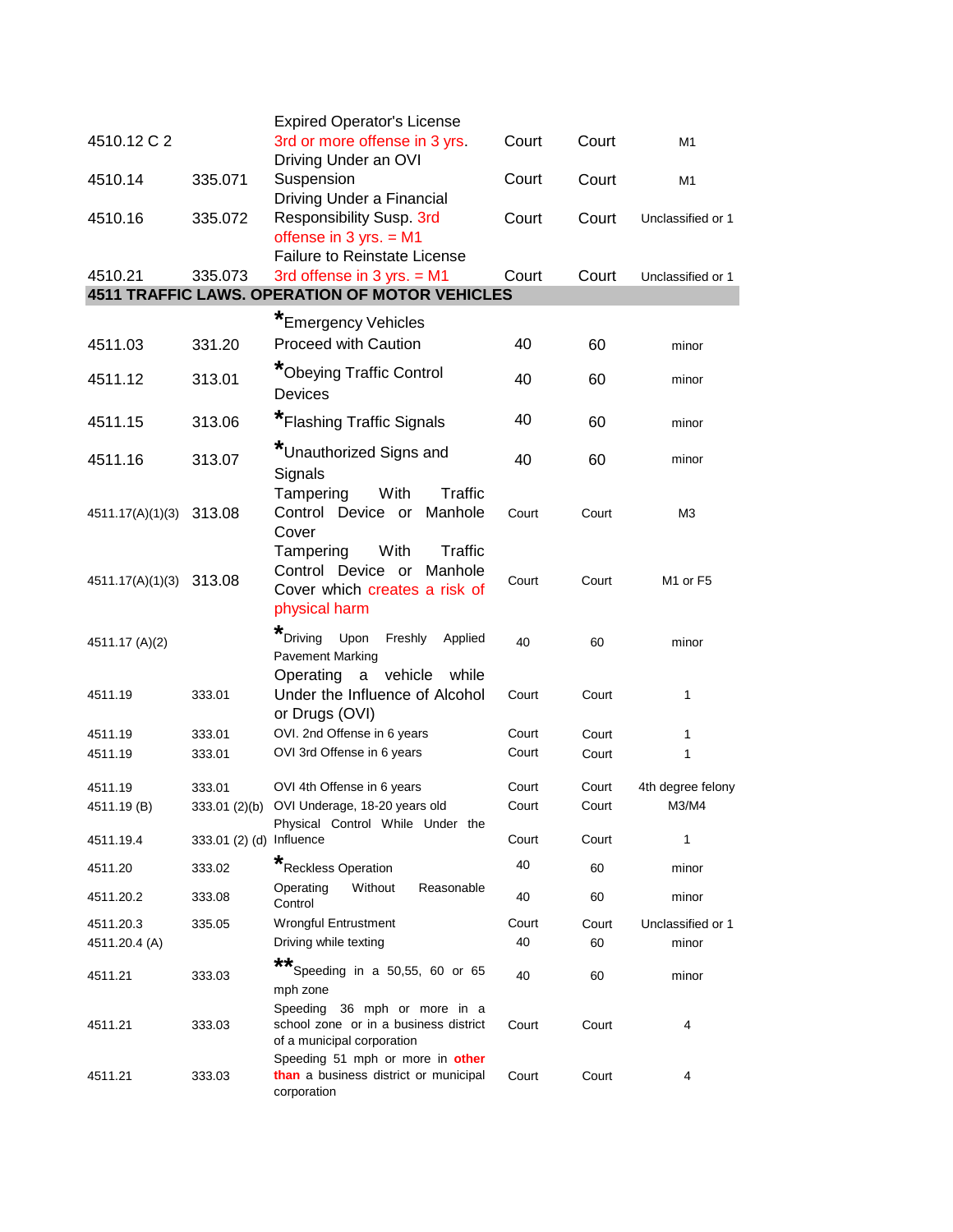| 4511.21(A) | 333.03 (A)     | *<br>Assured Cleared Distance,<br>with<br>proof of insurance | 40    | 60    | minor    |  |
|------------|----------------|--------------------------------------------------------------|-------|-------|----------|--|
| 4511.22    | 333.04         | *Slow Speed                                                  | 40    | 60    | minor    |  |
| 4511.25    | 333.01         | *<br>Lanes of Travel                                         | 40    | 60    | minor    |  |
| 4511.25.1  | 333.07         | Drag Racing                                                  | Court | Court | 1        |  |
|            |                | * Vehicles<br>Traveling<br>in Opposite                       |       |       |          |  |
| 4511.26    | 331.02         | <b>Directions</b>                                            | 40    | 60    | minor    |  |
| 4511.27    | 331.02         | *Overtaking & Passing                                        | 40    | 60    | minor    |  |
| 4511.28    | 331.04         | <b>∗Passing on Right</b>                                     | 40    | 60    | minor    |  |
| 4511.29    | 331.05         | <b><math>*</math>Driving Left of Center</b>                  | 40    | 60    | minor    |  |
| 4511.30    | 331.06         | <b>*</b> Passing Left of Center                              | 40    | 60    | minor    |  |
| 4511.32    | 331.30         | <b><math>*</math>One Way Streets</b>                         | 40    | 60    | minor    |  |
| 4511.33    | 331.08         | *Marked Lanes                                                | 40    | 60    | minor    |  |
| 4511.34    | 331.09         | *Follow Too Closely                                          | 40    | 60    | minor    |  |
| 4511.35    | 331.31         | <b>*</b> Divided Roadways                                    | 40    | 60    | minor    |  |
| 4511.36    | 331.10         | *Improper Turns                                              | 40    | 60    | minor    |  |
| 4511.37    | 331.12         | *Prohibited "U" Turn                                         | 40    | 60    | minor    |  |
| 4511.38    | 331.13         | *Improper Starting & Backing                                 | 40    | 60    | minor    |  |
| 4511.39    | 331.14         | *Turn and Stop Signals                                       | 40    | 60    | minor    |  |
| 4511.41    | 331.16         | * Right of Way at Intersections                              | 40    | 60    | minor    |  |
|            |                |                                                              |       |       |          |  |
| 4511.42    | 331.17         | * Right of Way When Turning Left                             | 40    | 60    | minor    |  |
| 4511.43    | 331.19         | *Highway Right of Way                                        | 40    | 60    | minor    |  |
|            |                |                                                              |       |       |          |  |
| 4511.43.1  | 331.18         | *Stop at Sidewalk Area                                       | 40    | 60    | minor    |  |
| 4511.44    | 331.22         | * Right of Way on Public Highway                             | 40    | 60    | minor    |  |
|            |                |                                                              |       |       |          |  |
| 4511.44.1  | 371.01         | <b>*</b> Pedestrian Right of Way                             | 40    | 60    | minor    |  |
| 4511.45    | 331.21         | Right of Way Public Safety Vehicle                           | Court | Court | M2/M3/M4 |  |
|            |                |                                                              |       |       |          |  |
| 4511.45.1  | 331.24         | * Right of Way Funeral Procession                            | 40    | 60    | minor    |  |
| 4511.46    | 371.03         | *Right of Way Pedestrian in Cross                            | 40    | 60    | minor    |  |
|            |                | Walk                                                         |       |       |          |  |
| 4511.48    | 371.03         | Yield Right of Way/<br>*Fail to                              | 40    | 60    | minor    |  |
|            |                | Accident                                                     |       |       |          |  |
| 4511.48.1  | 371.09         |                                                              | 40    | 60    | minor    |  |
|            |                | *Intoxicated Pedestrian on Highway                           |       |       |          |  |
|            |                |                                                              |       |       |          |  |
|            |                |                                                              |       |       |          |  |
| 4511.51    | 371.06         | * Riding Outside Motor Vehicle                               | 40    | 60    | minor    |  |
|            |                |                                                              |       |       |          |  |
|            |                |                                                              |       |       |          |  |
| 4511.52.1  | $373.01 - .09$ | *Bicycles - Improper Operation                               | 40    | 60    | minor    |  |
|            |                |                                                              |       |       |          |  |
|            |                | *Motorcycles, Bicycles and Snow                              |       |       |          |  |
| 4511.53    | 373.02         | Mobiles                                                      | 40    | 60    | minor    |  |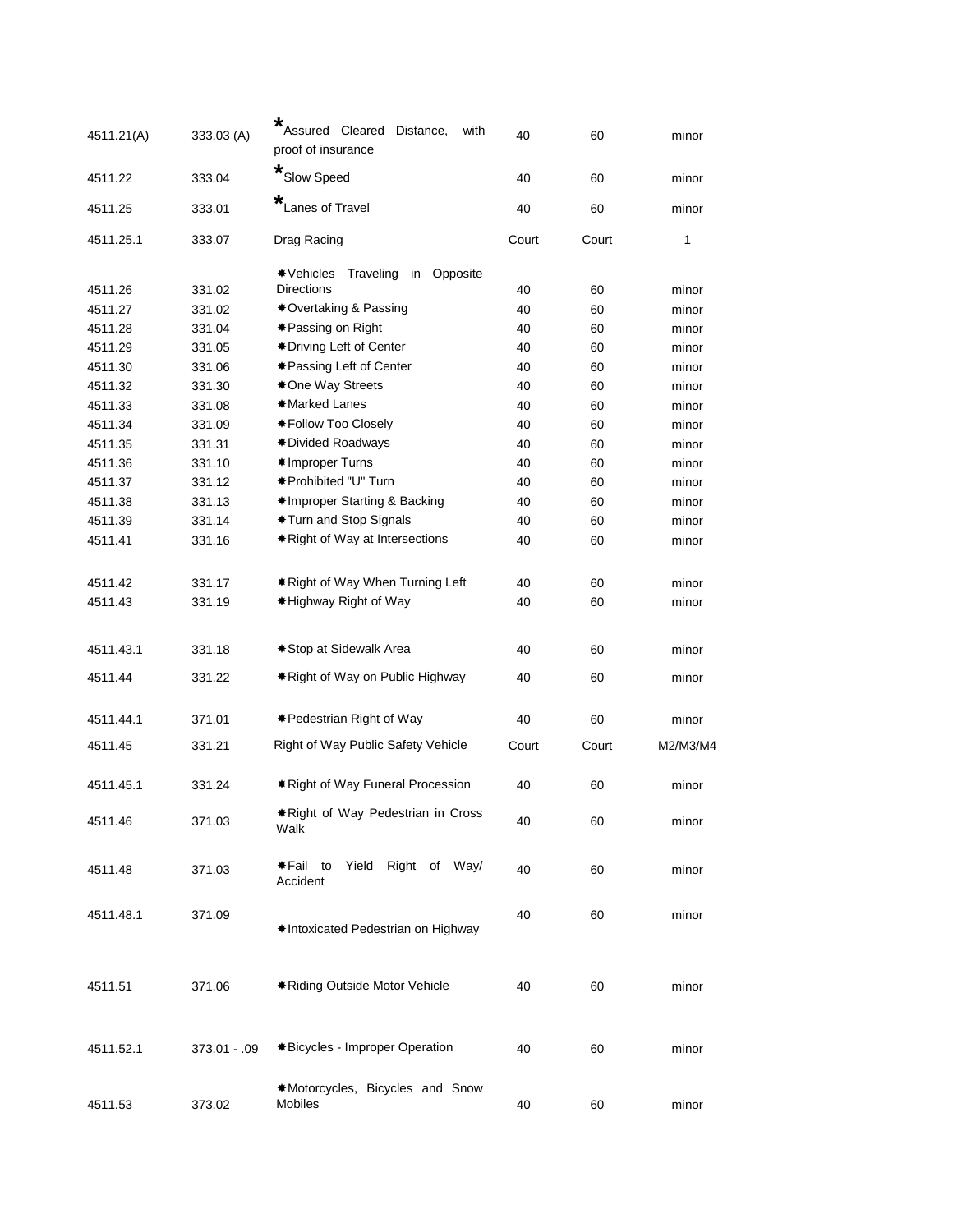| 4511.60                              | 331.29         | * Driving Through Safety Zone                               | 40    | 60    | minor    |
|--------------------------------------|----------------|-------------------------------------------------------------|-------|-------|----------|
|                                      |                |                                                             |       |       |          |
|                                      |                |                                                             |       |       |          |
| 4511.62                              | 331.39         | Duties at Railroad Grade Crossing                           | Court | Court | 4        |
|                                      |                |                                                             |       |       |          |
| 4511.63                              | 331.40         | *Vehicles Required to<br>Stop at<br>Railroad Grade Crossing | 40    | 60    | minor    |
|                                      |                |                                                             |       |       |          |
| 4511.66                              | 351.12         | <b>∗ Parking on Highway</b>                                 | 40    | 60    | minor    |
| 4511.68                              | 351.03         | * Parking Prohibitions                                      | 40    | 60    | minor    |
|                                      |                |                                                             |       |       |          |
| 4511.69                              | 351.04 (e)     | Parking in Handicapped Zone                                 | 250   | 250   | no class |
|                                      |                |                                                             |       |       |          |
| 4511.69                              |                | Parking in Wrong Direction                                  | 40    | 60    | minor    |
|                                      |                |                                                             |       |       |          |
| 4511.70                              | 331.25         | <b><math>*</math>Obstructing View of Driver</b>             | 40    | 60    | minor    |
|                                      |                |                                                             |       |       |          |
| 4511.71                              | 331.26         | <b>*</b> Driving on Closed Highway                          | 40    | 60    | minor    |
| 4511.71                              | 331.37         | * Driving upon Sidewalk                                     | 40    | 60    | minor    |
| 4511.72                              | 331.27         | Following an emergency vehicle                              | 40    | 60    | minor    |
| 4511.73                              | 331.28         | <b>∗Driving Over Fire Hose</b>                              | 40    | 60    | minor    |
| 4511.75                              | 331.38         | Stopping for School Bus                                     | Court | Court | no class |
| 4511.81                              | 337.26         | Restraint Resident &<br>Child<br>non                        | 40    | 60    | minor    |
|                                      |                | Child Restraint Resident and Non-                           |       |       |          |
| 4511.81                              | 337.26 (h) (2) | resident 2 or More Offenses Within 1                        | Court | Court | 4        |
|                                      |                |                                                             |       |       |          |
|                                      |                | yr.                                                         |       |       |          |
| 4511.82                              | 331.42         | <b>Littering Offenses</b>                                   | 40    | 60    | minor    |
| 4513 TRAFFIC LAWS - EQUIPMENT, LOADS |                |                                                             |       |       |          |
| 4513.02                              | 337.01         | Unsafe Motor Vehicle                                        | 40    | 60    | minor    |
| 4513.02.1                            |                | Bumpers on Motor Vehicle                                    | 40    | 60    | minor    |
| 4513.04                              | 337.03         | Headlights                                                  | 40    | 60    | minor    |
| 4513.05                              | 337.04         | Tail Lights / Rear Tag Lights                               | 40    | 60    | minor    |
| 4513.07                              | 337.07         | Safety Lighting/Commercial Vehicle                          | 40    | 60    | minor    |
| 4513.07.1                            | 337.24         | Improper or No Brake Lights                                 | 40    | 60    | minor    |
| 4513.09                              | 337.08         | Flag or Red Light on Load                                   | 40    | 60    | minor    |
| 4513.11                              | 337.10         | No Slow Moving Vehicle Emblem                               | 40    | 60    | minor    |
| 4513.13                              | 337.12 (b)     | Back-up Lights                                              | 40    | 60    | minor    |
| 4513.15                              | 337.17         | Fail to Dim Headlights                                      | 40    | 60    | minor    |
| 4513.20                              | 337.18         | Defective Brakes                                            | 40    | 60    | minor    |
| 4513.21                              | 337.19         | Horns, Warning Devices                                      | 40    | 60    | minor    |
| 4513.22                              | 337.20         | Defective or Improper Muffler                               | 40    | 60    | minor    |
| 4513.23                              | 337.21         | <b>Rearview Mirrors</b>                                     | 40    | 60    | minor    |
| 4513.24                              | 337.22         | <b>Windshield Wipers</b>                                    | 40    | 60    | minor    |
| 4513.26.3(A)                         |                | 337.27 (a) (2) Driver - No Seat Belt                        | 30    | 30    | minor    |
| 4513.26.3(B)                         |                | 337.27 (a) (3) Passenger - No Seat Belt                     | 20    | 20    | minor    |
| 4513.28                              |                | Display warning<br>Devices/Disabled                         | 40    | 60    | minor    |
| 4513.29                              | 338.06         | Transporting or No<br>placard to                            | 40    | 60    | minor    |
|                                      |                | transport Explosives                                        |       |       |          |
| 4513.30                              |                | *Load Extending on Left Side<br>*Improperly Secured Load    | 40    | 60    | minor    |